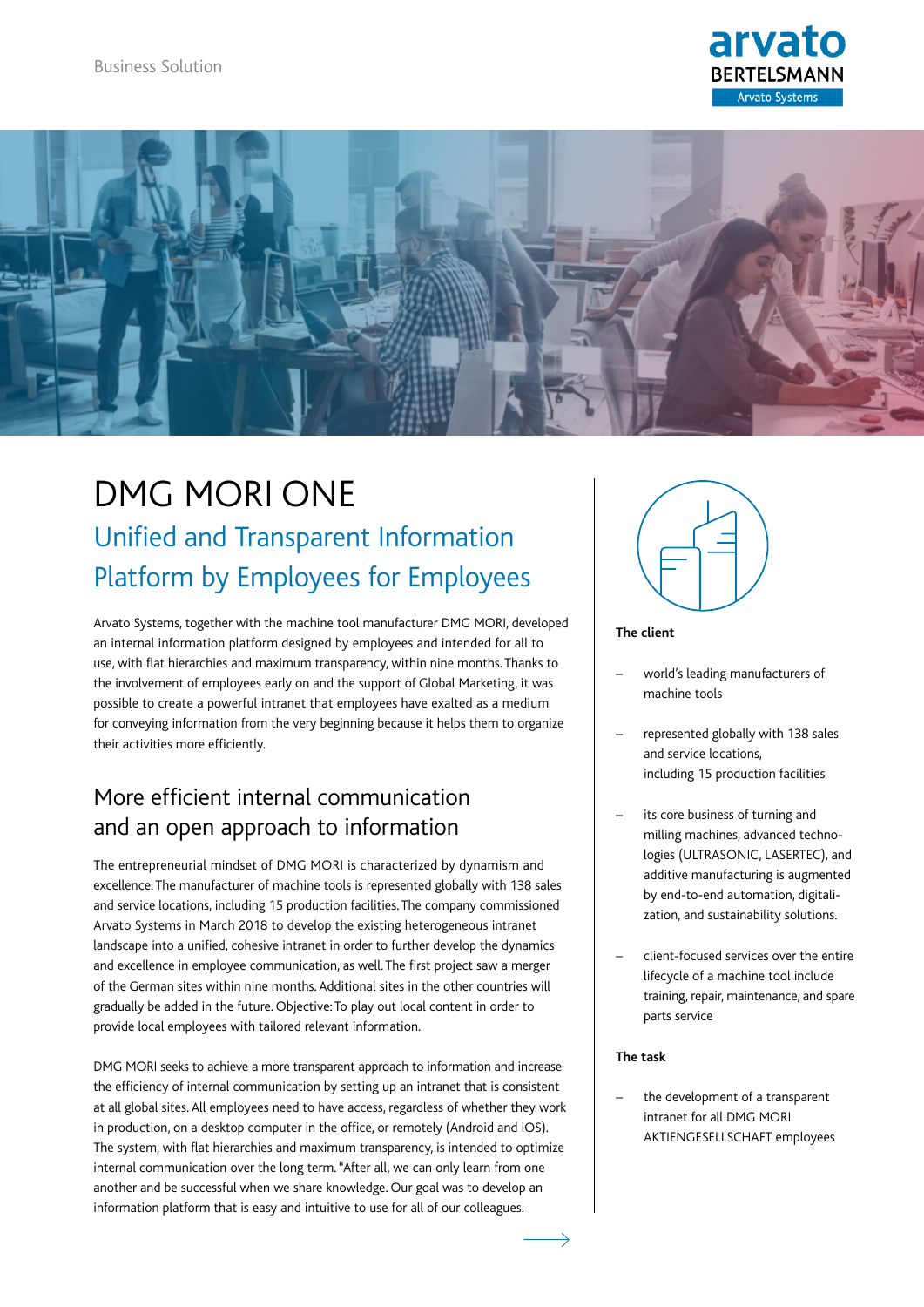Employees should be able to define what their main topics are for themselves, enabling everyone to receive the information that interests them," explains Stine Piegsa, Head of Technical & Internal Communication. And it was not long before the platform had a name: DMG MORI ONE.

### Concept building phase: agile product development offers greater flexibility

NArvato Systems received the commission after several providers gave presentations in March 2018. Due to the tight schedule, Arvato Systems began working on the preliminary considerations regarding the concept in April and May and then moved on to the initial design work. "As a Scrum-certified company, we opted for an agile project approach that enabled DMG MORI to accompany the development in close cooperation and make adjustments or roll out change requests on a more regular basis," says Oliver Schmuch, Senior Project Manager at Arvato Systems. Scrum is a project and product management process model for agile software development. A project is divided into several shorter periods, called sprints, which enables priorities to be set more flexibly and development to take place. The positive experiences from previous projects with DMG MORI spoke in favor of using this method.

There was actually a change relatively early on, however with the infrastructure: DMG MORI opted to migrate the systems to the cloud – again, with the support of Arvato Systems. To do so, the original schedule was adjusted, with the goal of having the intranet go live in February 2019 after the infrastructure had been migrated, which was taking place in parallel.

A five-person project team managed the process at the client. DMG MORI Global Marketing was responsible for the project from the beginning and developed a strategy to involve employees in the plans and increase acceptance of them. For example, there were panels at the entrance to the cafeterias displaying the plans for the new intranet. There was a survey asking employees to share their ideas for the design of the new intranet. The more than 20 specialist departments were eventually able to present their requirements and needs in workshops during the concept building phase.

The feedback reflected individual proposals from Arvato Systems' pitch to a great degree. It turned out that collaboration was an important topic. Its implementation was divided into two phases in the further course of the project. It was necessary to create an informative intranet for daily work in the first step, and in the next step, a collaborative intranet was to be added.

The ideas were put into a written and visual concept at the end of the concept building phase. In addition, the individual page templates were presented in a schematic representation (wireframes) enabling the project leads at DMG MORI to get an idea of what the result would look like.



*"After all, we can only learn from one another and be successful when we share knowledge..."* **Stine Piegsa,** Head of Technical & Internal Communication, DMG MORI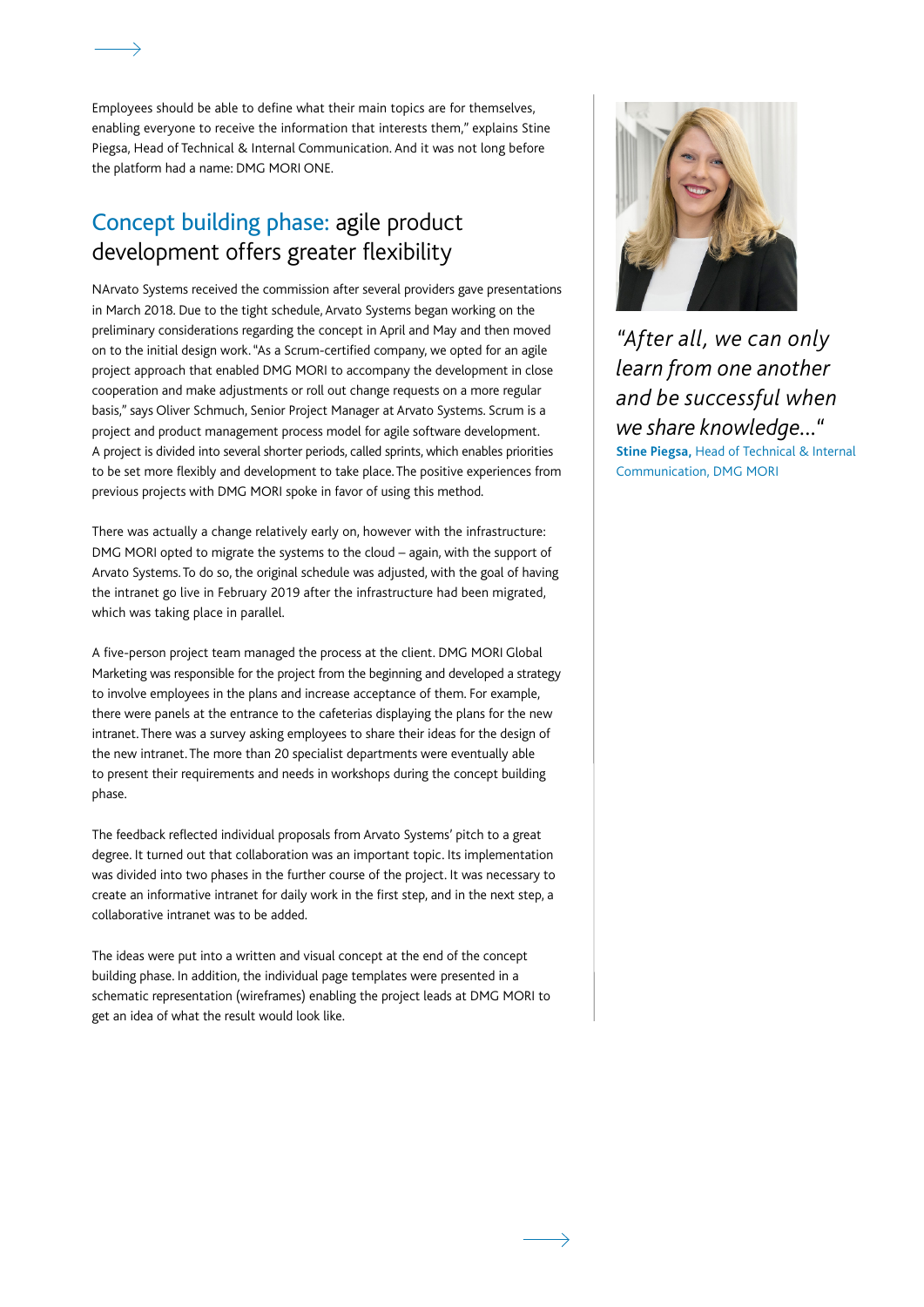#### Design phase: a clear separation between "information" and "work"

The design was adapted to corporate design, with the website relaunch from 2017 serving as the basis. In this phase, the focus was placed on developing a concept that prioritized usability. "It was important to us that everything would be quick and efficient to find," says Tobias Müller, senior UX concept designer at Arvato Systems. This gave rise to a dashboard on the start page with a newsfeed character offering users the possibility to filter all information according to their purposes and to create a personal work bar on which they can individually manage their own work. They are supported in this endeavor by a clear separation between informative and work content. In addition, employees can customize their own interface. "Customization and individualization make it possible for everyone to design their workspace according to their needs so they can work more efficiently," adds Tobias Müller. For example, news streams for specific specialist departments and/or production can be configured to reflect their specific area of interest.

### The technical side: the best of both worlds with CoreMedia and Office 365

DMG MORI was already using CoreMedia for content management. However, DMG MORI wanted to continue using Office 365, so the company decided to harness the best of both worlds for its intranet. To this end, documents were stored in SharePoint, plans were made to integrate Teams, and everything was set up to enable collaborative working. "There has never been a comparable integration of CoreMedia and Office 365 before," boasts Thomas Bühler, Senior Consultant at Arvato Systems. "We had to go very deep into the programming level in order to tweak SharePoint, for example. This was also new for CoreMedia," continues Thomas Bühler.

It was also ensured that mobile devices were integrated into device management such that the intranet could be accessed securely from anywhere.

## Configuration phase and implementation: testing in several sprints

In close cooperation with DMG MORI, the agile and transparent approach enabled the continuous adaptation and further development of the system in the configuration and implementation phase. Several four-week sprints were jointly planned and implemented over several months using tools and the support of a ticket system. Functionality with desktop systems and Android and iOS devices was also tested. In the end, a regression test demonstrated that all systems related to the intranet continued to function without any factors of influences from new development activities. The final quality assurance after migration, which has since been completed, concluded the implementation phase. The system could go live.



*"We wanted to develop an information platform that is made for all employees. With DMG MORI ONE, we have succeeded in doing so."* **Daniel Piegsa,** Head of Digital Marketing, DMG MORI

*"There has never been a comparable integration of CoreMedia and Office 365 before"*

**Thomas Bühler,** Senior Consultant, Arvato Systems GmbH